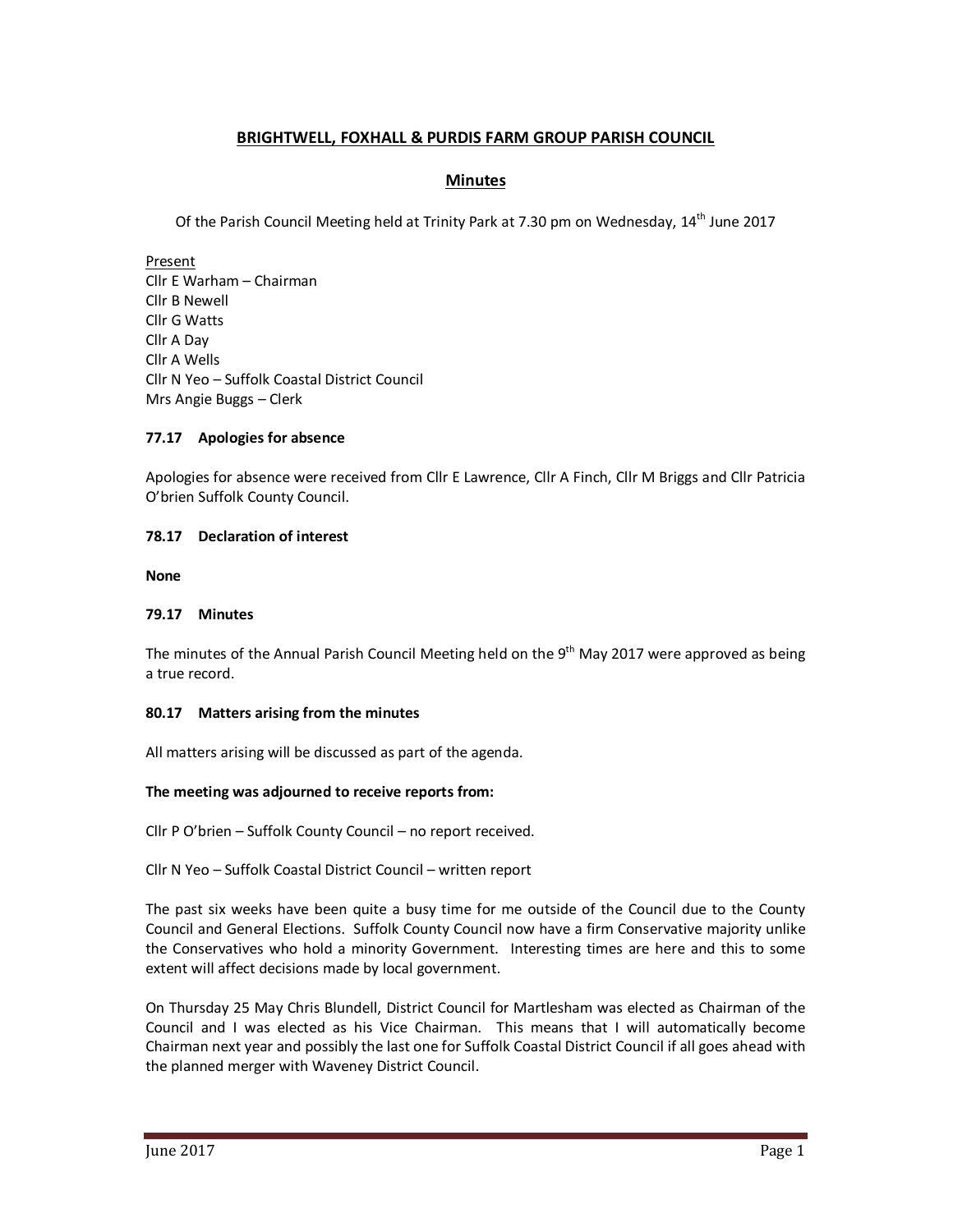Unfortunately, during the past three weeks we have all been affected by the atrocities caused by terrorists in Manchester and London and the national threat level was raised from severe to critical. Suffolk Police have issued various statements to assure residents that they are as vigilant as ever and at the Suffolk Show had a high turnout of armed Police patrolling Trinity Park.

On a brighter note Suffolk Armed Forces Weekend 2017 is being hosted this year by Suffolk Coastal District Council and being staged in Felixstowe on Saturday and Sunday, 24 and 25 June.

The action-packed weekend will recognise the huge contribution made by our servicemen and women from the past until the present day  $-$  it will also mark the 350th anniversary of the Dutch attack on Landguard Fort.

This historic event was the last time there was an attempted invasion of England, where foreign troops actually successfully landed on English soil. Full details of the programme are now available and include: Live music from choirs and military bands to an evening of pop and rock, military displays, food stalls, children's activities and fireworks, an air display, plus some thrilling battle reenactments between the Dutch and English with cannon, muskets and swords, and lots, lots more.

For event details see: www.visitfelixstowe.org.uk/what-s-on/suffolk-armed-forces-weekend

This year will mark the very first Suffolk Day, being held on Wednesday, 21 June 21, to celebrate our wonderful county.

Suffolk Day is an opportunity to celebrate Suffolk's history, art and culture, cutting edge technology, stunning coastline, wildlife, food and drink, businesses, sport, university – the list goes on and on. The launch of Suffolk Day is being spearheaded by the EADT, Ipswich Star and BBC Radio Suffolk, and has the support of a wide range of organisations throughout the county, including Suffolk Coastal.

It's based on a highly successful model in Yorkshire, where a special day has been running for more than 40 years. Every year on August 1, organisations throughout Yorkshire hold events, and demonstrate their pride in their county.

I have now received the Form from Angie regarding the Foxhall sign and I have forwarded it on to Wil Gibson at Suffolk Coastal District Council for approval. Fingers crossed we will hear within the month if we have been successful.

The bus shelter fiasco is still ongoing but Elizabeth seems to be on top of it together with Simon from Suffolk County. If needed I am more than happy to approach the Golf Club on your behalf.

Cllr Newell said that she had recently attended Brightwell Church open day and had been talking to the Church Warden regarding the cleaning of the stained glass windows and removal of the wire protective covering which was erected during the war. Cllr Newell asked whether funding would be available from the Enabling Budget to support this work. Cllr Yeo agreed to contact Trevor Barber Treasurer. **Action: Cllr N Yeo Suffolk Coastal District Council** 

## **The meeting was re-convened.**

## **81.17 Clerk's Report**

The purpose of this report is to update members on outstanding issues, items received after the deadline for agenda items, correspondence and action taken by the Clerk.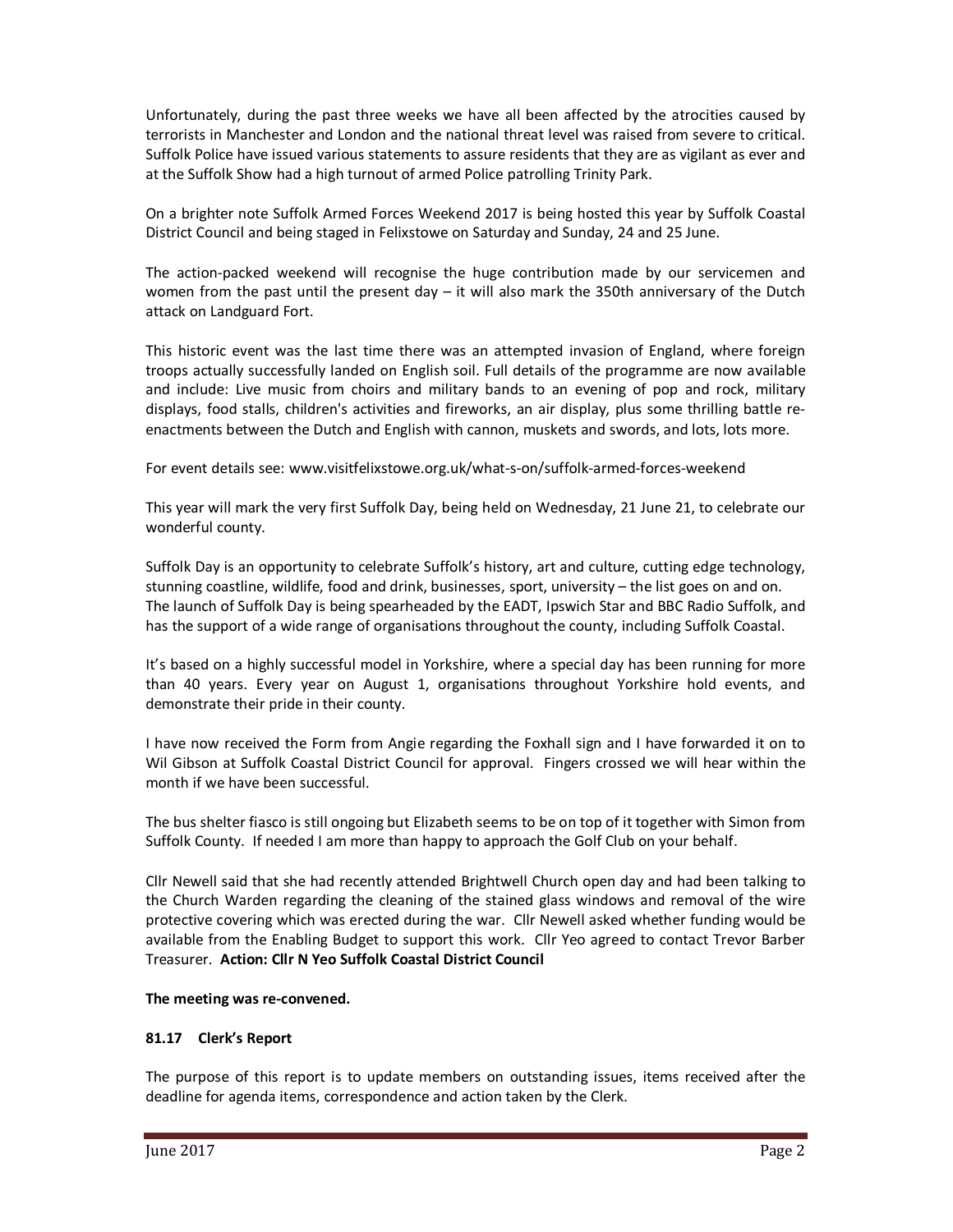## Email from LCPAS

Email sent to all councillors regarding Crowded Places Guide and Cyber Bullying Briefing Paper

### Code of Conduct for Planning Inspectorates

The Government has published a Code of Conduct that will cover the functions and behaviour expected from Planning Inspectorate.

This may be of interest if Councils wishes to challenge a planning matter or are undertaking a Neighbourhood Plan.

www.gov.uk/government/uploads/system/uploads/attachment\_data/file/617149/code-ofconduct.pdf

### **82.17 To discuss the Speed of Broadband in the area**

Cllr Day reported that he had received a reply from Better Broadband Suffolk who have stated that some network structure plans for the area. These include:

Nacton R8 – this will cover postcodes IP10 0AA, IP10 0AB, IP10 0AU and IP10 0EB from your list. It is planned for completion in Q1 18/19, and will be an FTTC cabinet, which will include the re-routing of lines which previously went to either more remote cabinets, or were connected directly to the Nacton exchange.

- Kesgrave P3 this will cover postcodes IP10 0AD and IP10 0AP from your list, and is planned for completion around 2020/21. It will be an FTTP service.
- Kesgrave R7 this will cover postcodes IP10 0AE, IP10 0AG and IP10 0AQ from your list, and is planned for completion by December this year, subject to build progressing smoothly. This will be an FTTP service.
- Nacton R1 this will cover postcodes IP10 0BF, IP10 0DE, IP10 0AG and IP10 0DF from your list. This is currently being planned, but is likely to be completed in the next 12 months or so. Again, it will be an FTTC cabinet, which will include the re-routing of lines which previously went to either more remote cabinets, or were connected directly to the Nacton exchange.

Note that the postcodes are just a general view, and it is not necessarily the case that the whole of each postcode will benefit or that there will not be crossover between postcodes.

Discussions took place as to how this information should be conveyed to local residents. It was agreed that the Clerk should place this information on the Parish Council website and notice boards and respond to resident who has responded to the questionnaire by email. Cllr Day to email a list of respondents to the Clerk. **Action: Cllr Day / Clerk** 

#### **83.17 Locality Budget 2017/2018**

Cllr O'brien was not present at the meeting therefore no feedback was received concerning the level of Local Budget funding for 2017/2018. It was agreed to defer this item until the next meeting. **Action: Clerk** 

#### **84.17 VAS Signs**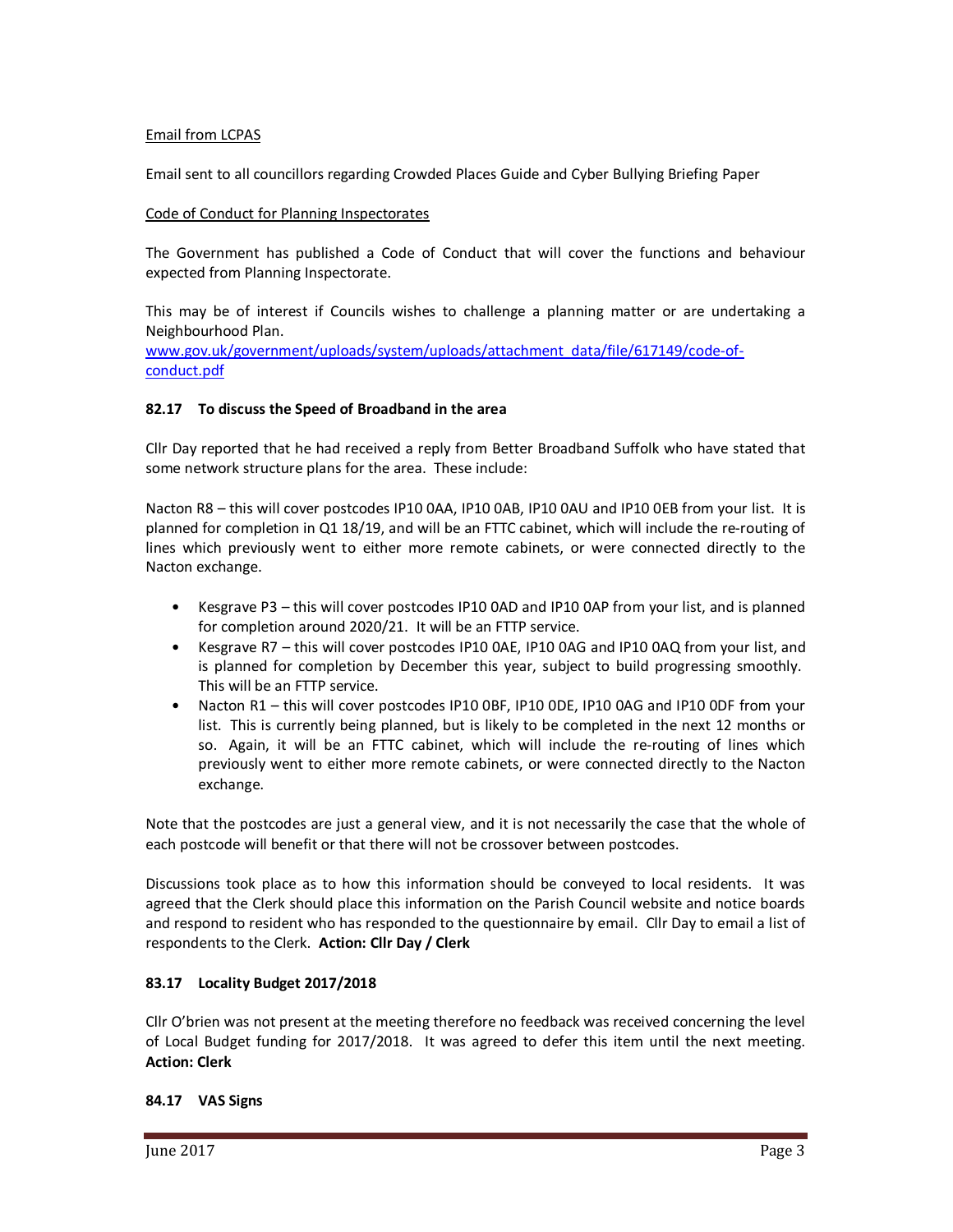The Clerk reported that Cllr Finch had stated that the VAS equipment would be available shortly and the account would need to be settled as soon as received by the Parish Council. Cllr Watts proposed, seconded Cllr Warham - agreed. The Clerk reported that she had received an email from Cllr O'brien stating that Waldringfield Parish Council were interested in sharing the VAS equipment for use in the parish. Following discussion it was agreed that the Parish Council would discuss the matter further when/if Waldringfield Parish Council approaches the Clerk.

Parish Councillors discussed whether poles should be installed in Brightwell so that the VAS equipment could be used. Cllr Watts, seconded Cllr Warham that Cllr Finch should discuss with SCC Highways regarding installing extra poles in Brightwell – all agreed.

# **85.17 To discuss the accidents at the crossroads Bell Lane / Foxhall Road**

Nothing further to report therefore item deferred until next meeting. **Action: Clerk** 

## **86.17 To discuss the installation of additional waste bins**

Due to the fact that Cllr Lawrence was not present at the meeting it was agreed to defer this item until the next meeting.

Cllr Newell reported that the waste bin next to the parish seat in Brightwell had not been emptied for some considerable time and was overflowing. Clerk to report to Suffolk Coastal District Council. **Action: Clerk** 

## **87.17 Straight Road Classification**

Following discussion it was agreed that the Clerk should contact Jayne Cole Local Council Public Advisory Service for advise on the reclassification of Straight Road (Felixstowe Road – Bucklesham Road) and then write to Suffolk County Council Highways requesting that they should consider the reclassification of the road in view of the Hollies Development and the volume of traffic. **Action: Clerk** 

## **88.17 To discuss the application received for the co-option on to the Parish Council (Foxhall)**

The Parish Council discussed the application received from a Foxhall resident however due to the fact that a number of councillors were absent from the meeting it was agreed to defer this item until the next meeting. **Action: Clerk** 

## **89.17 To discuss making a donation to Brightwell Parish Church towards the upkeep of the graveyard**

The Clerk reported that she had received a letter from Trevor Barber the Treasurer of Brightwell PCC requesting support for the upkeep of Brightwell Churchyard. Cllr Newell reported that the church now has an area of the churchyard where cremated remains can be buried.

Following discussion Cllr Day proposed that the Parish Council donate £250.00 (Section 137), seconded Cllr Watts – all agreed. **Action: Clerk** 

## **90.17 Bus Shelters Bucklesham Road Purdis Farm**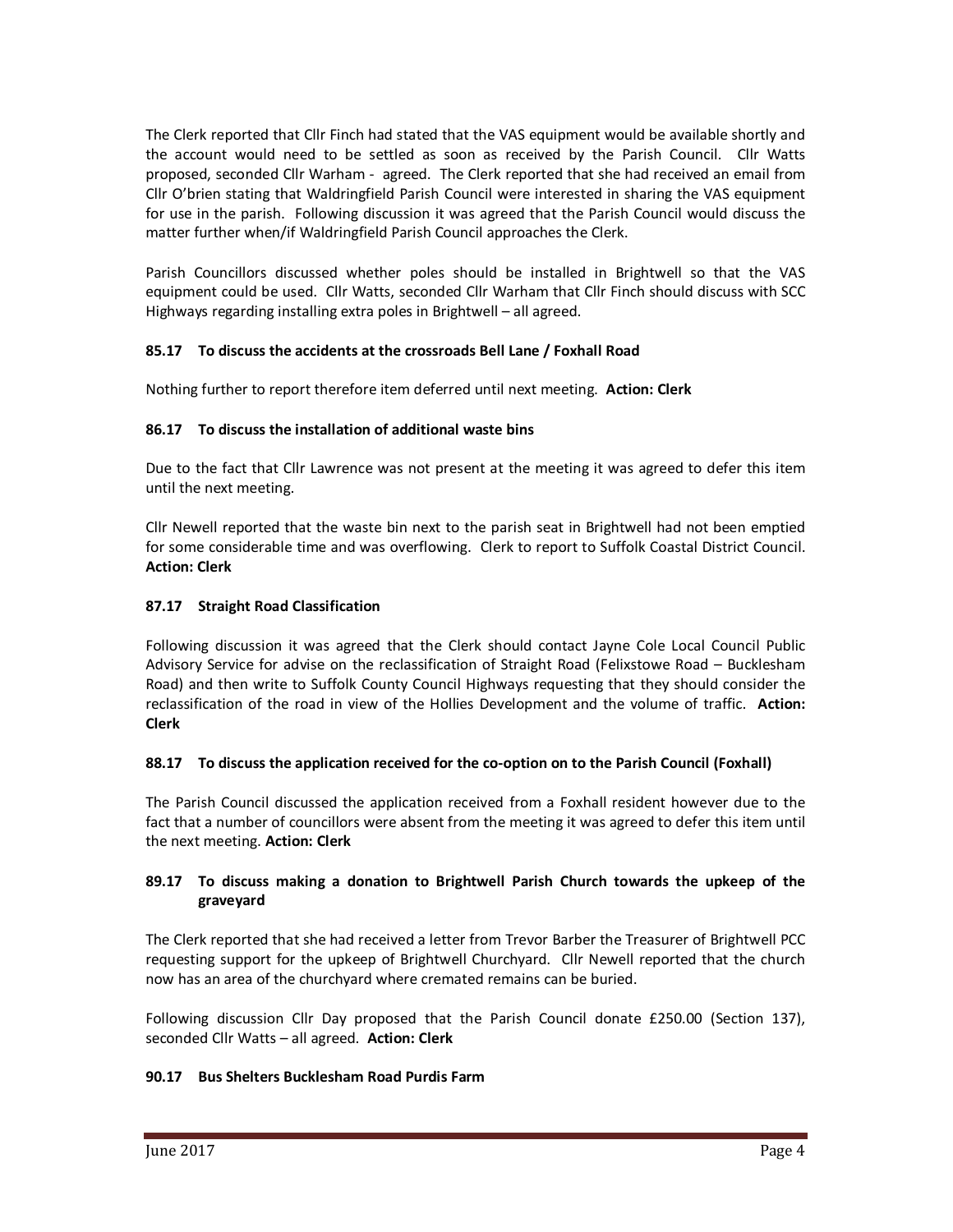Cllr Warham reported that one bus shelter has been installed. Cllr Warham said that problems with the siting of the bus shelter on the opposite side of the road because Ipswich Golf Club are unhappy with the bus shelter being site outside of the golf club entrance. Cllr Nicky Yeo said that she would approach the golf club to ask whether the bus shelter could be installed on this piece of land. Cllr Warham said that she had requested that the bus shelter in Murrills Road be fitted with half side panels. It is hoped that the money available from the development would cover this cost however if not the cost would be approximately £750.00 which the Parish Council would need to finance. **Action: Cllr Warham / Cllr Nicky Yeo Suffolk Coastal District Council** 

## **91.17 Planning**

The Planning Committee Chairman reported on the following planning matters.

### a. General

Cllr Watts reported that recent planning applications had not been controversial. 9 Essex Way is going to Planning Committee for a decision. The Non-Illuminated Advertisement A12 Consent DC/16/2845/AND) has been referred to the Planning Inspectorate.

### b. Adastral Park

Cllr Newell reported that she had attended a meeting on the  $23<sup>rd</sup>$  May at East Suffolk House. Waldringfield are concerned about the environmental impact and have asked for better land scaping on the edge of the area of ONB. Cllr Newell reported that she was extremely concerned about the amount of increased traffic going through Brightwell as the route is already heavily used by BT traffic.

#### c. Orwell Truck Stop

Cllr Watts reported that confusion has arisen over the two applications for the Orwell Truck Stop. It was agreed that the Clerk should write to Suffolk Coastal District Council regarding the confusion. **Action: Clerk** 

#### **92.17 Finance**

#### Subscription to Suffolk Association of Local Councils

The Clerk reported that she had distributed a copy of the leaflet distributed by Suffolk Association of Local Councils detailing the services they offer. Following discussion Cllr Watts proposed, seconded Cllr Newell that the Parish Council cease their membership of SALC  $-$  4 in favour, 0 against, 1 abstention. **Action: Clerk** 

Income None Expenditure A J Buggs Salary and Expenses May 2017 **E368.03** 

Cllr Watts proposed, seconded Cllr Newell that the above expenditure is approved – all in favour. **Action: Clerk** 

#### **93.17 Correspondence**